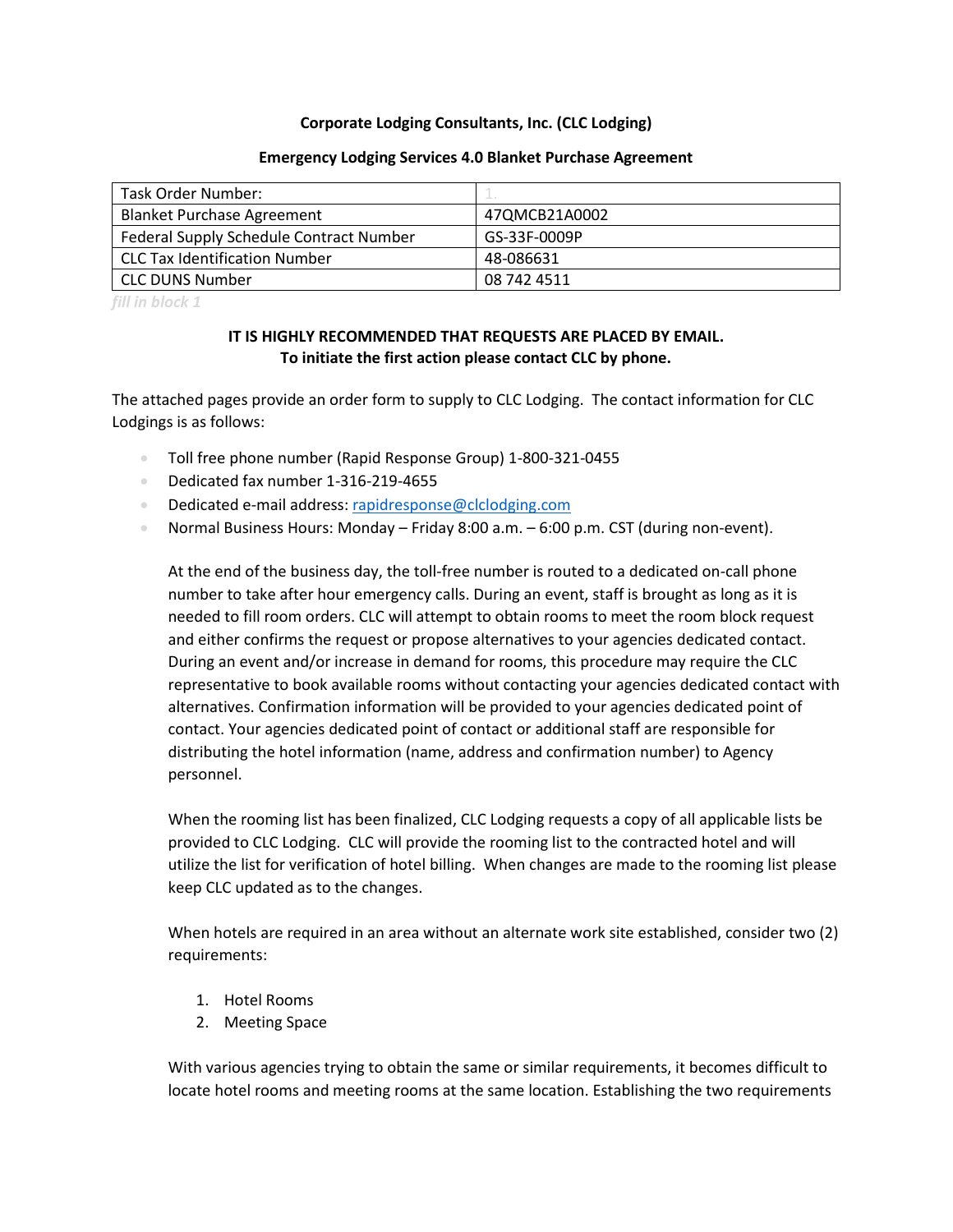will allow CLC to find the hotel rooms and then locate a meeting space in the vicinity. Upon arrival, the guest will identify him/herself to the hotel as being part of your agencies room block.

## **Agency Information:**

Agencies ordering services through the Emergency Lodging Services 4.0 Blanket Purchase Agreement must first be added by the General Services Administration as an Authorized User. CLC can only accept orders from authorized users approved by GSA. *Fill in block 1-4*

| <b>Agency Name</b>                               |  |
|--------------------------------------------------|--|
| Authorized User for this order (Primary Contact) |  |
|                                                  |  |
| Contact Phone Number for Authorized User         |  |
| <b>Contact Email for Authorized User</b>         |  |

## **Lodging Request**

Please explain all relevant details for your lodging needs. All costs for lodging **ARE NOT** tax exempt. All applicable taxes apply as CLC is the paying agency issuing funds to the lodging partners. *Fill in block 1-7*

| Hotel Rooms or Apartment                     | 1.  |
|----------------------------------------------|-----|
| Number of rooms needed                       | 2.  |
| Check-In Date                                | 3.  |
| Check Out Date                               | 4.  |
| <b>Location City</b>                         | 5.  |
| <b>Location State</b>                        | -6. |
| Maximum Allowed Nightly Rate w/ Tax included | 7.  |

### **Amenities**

Are there specific needs your group stay requires? (*Meeting space; additional parking for staging, laundry service, food service)* 

\_\_\_\_\_\_\_\_\_\_\_\_\_\_\_\_\_\_\_\_\_\_\_\_\_\_\_\_\_\_\_\_\_\_\_\_\_\_\_\_\_\_\_\_\_\_\_\_\_\_\_\_\_\_\_\_\_\_\_\_\_\_\_\_\_\_\_\_\_\_\_\_\_\_\_\_\_\_\_\_\_\_\_\_\_

\_\_\_\_\_\_\_\_\_\_\_\_\_\_\_\_\_\_\_\_\_\_\_\_\_\_\_\_\_\_\_\_\_\_\_\_\_\_\_\_\_\_\_\_\_\_\_\_\_\_\_\_\_\_\_\_\_\_\_\_\_\_\_\_\_\_\_\_\_\_\_\_\_\_\_\_\_\_\_\_\_\_\_\_\_

\_\_\_\_\_\_\_\_\_\_\_\_\_\_\_\_\_\_\_\_\_\_\_\_\_\_\_\_\_\_\_\_\_\_\_\_\_\_\_\_\_\_\_\_\_\_\_\_\_\_\_\_\_\_\_\_\_\_\_\_\_\_\_\_\_\_\_\_\_\_\_\_\_\_\_\_\_\_\_\_\_\_\_\_\_

\_\_\_\_\_\_\_\_\_\_\_\_\_\_\_\_\_\_\_\_\_\_\_\_\_\_\_\_\_\_\_\_\_\_\_\_\_\_\_\_\_\_\_\_\_\_\_\_\_\_\_\_\_\_\_\_\_\_\_\_\_\_\_\_\_\_\_\_\_\_\_\_\_\_\_\_\_\_\_\_\_\_\_\_\_

Please list or explain any and all additional amenities your group require at the lodging facility.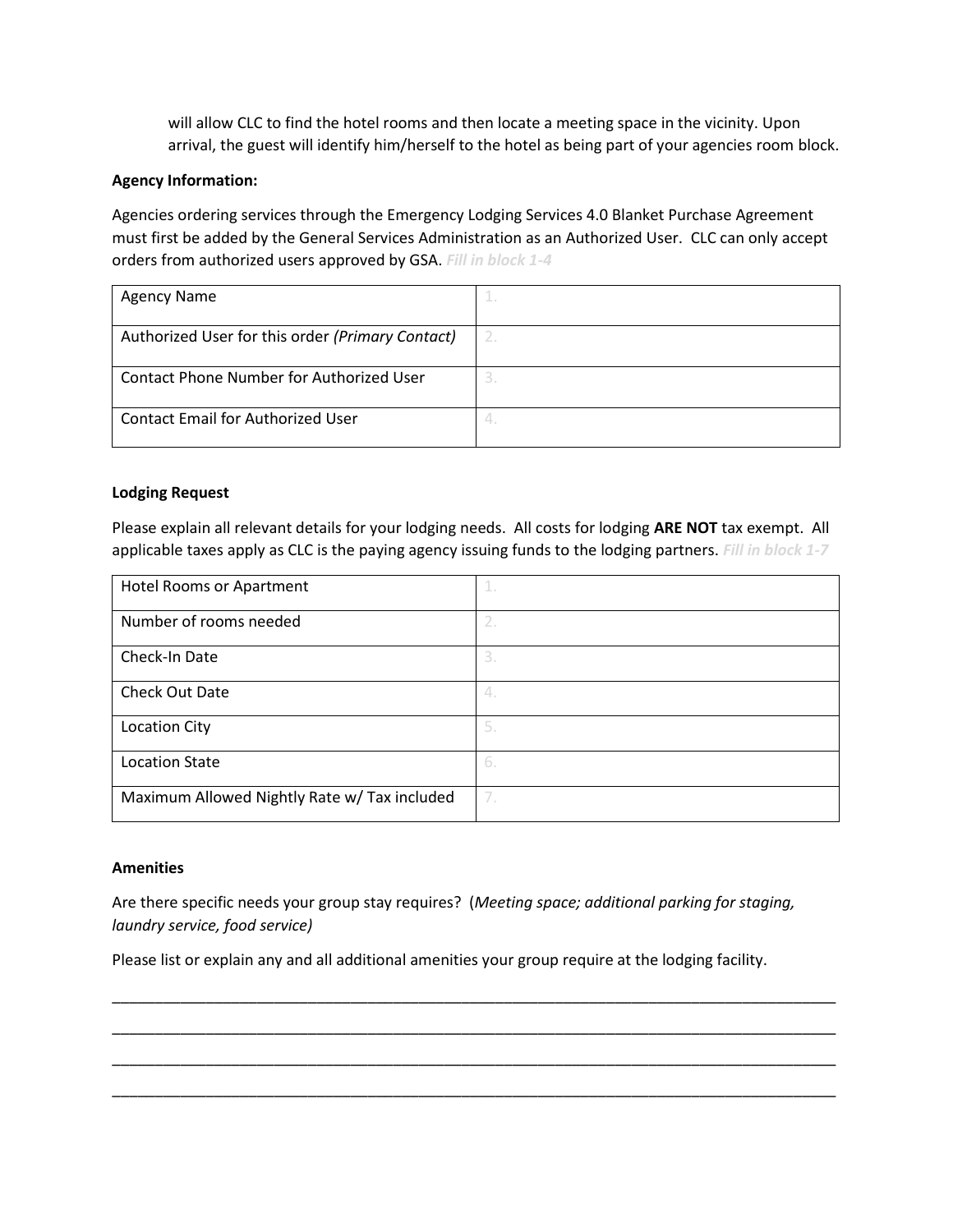#### **Payment Terms**

Option 1: CLC establishes a direct bill relationship with the hotel for room and tax, if applicable (meals, other incidental charges and any damages to room caused by the guest are the responsibility of the hotel guest). Hotel invoices CLC for room and tax charges. CLC invoices Agency for the hotel charges plus CLC fees (fees are set forth in the BPA or as negotiated). Agency pays CLC by Agency check or wire transfer. Upon receipt of payment from Agency, CLC pays hotel charges to hotel by check or wire transfer. This option provides you with richer management report data to support these emergency purchases.

\_\_\_\_\_\_\_\_\_\_\_\_\_\_\_\_\_\_\_\_\_\_\_\_\_\_\_\_\_\_\_\_\_\_\_\_\_\_\_\_\_\_\_\_\_\_\_\_\_\_\_\_\_\_\_\_\_\_\_\_\_\_\_\_\_\_\_\_\_\_\_\_\_\_\_\_\_\_\_\_\_\_\_\_\_

\_\_\_\_\_\_\_\_\_\_\_\_\_\_\_\_\_\_\_\_\_\_\_\_\_\_\_\_\_\_\_\_\_\_\_\_\_\_\_\_\_\_\_\_\_\_\_\_\_\_\_\_\_\_\_\_\_\_\_\_\_\_\_\_\_\_\_\_\_\_\_\_\_\_\_\_\_\_\_\_\_\_\_\_\_

\_\_\_\_\_\_\_\_\_\_\_\_\_\_\_\_\_\_\_\_\_\_\_\_\_\_\_\_\_\_\_\_\_\_\_\_\_\_\_\_\_\_\_\_\_\_\_\_\_\_\_\_\_\_\_\_\_\_\_\_\_\_\_\_\_\_\_\_\_\_\_\_\_\_\_\_\_\_\_\_\_\_\_\_\_

\_\_\_\_\_\_\_\_\_\_\_\_\_\_\_\_\_\_\_\_\_\_\_\_\_\_\_\_\_\_\_\_\_\_\_\_\_\_\_\_\_\_\_\_\_\_\_\_\_\_\_\_\_\_\_\_\_\_\_\_\_\_\_\_\_\_\_\_\_\_\_\_\_\_\_\_\_\_\_\_\_\_\_\_\_

\_\_\_\_\_\_\_\_\_\_\_\_\_\_\_\_\_\_\_\_\_\_\_\_\_\_\_\_\_\_\_\_\_\_\_\_\_\_\_\_\_\_\_\_\_\_\_\_\_\_\_\_\_\_\_\_\_\_\_\_\_\_\_\_\_\_\_\_\_\_\_\_\_\_\_\_\_\_\_\_\_\_\_\_\_

\_\_\_\_\_\_\_\_\_\_\_\_\_\_\_\_\_\_\_\_\_\_\_\_\_\_\_\_\_\_\_\_\_\_\_\_\_\_\_\_\_\_\_\_\_\_\_\_\_\_\_\_\_\_\_\_\_\_\_\_\_\_\_\_\_\_\_\_\_\_\_\_\_\_\_\_\_\_\_\_\_\_\_\_\_

\_\_\_\_\_\_\_\_\_\_\_\_\_\_\_\_\_\_\_\_\_\_\_\_\_\_\_\_\_\_\_\_\_\_\_\_\_\_\_\_\_\_\_\_\_\_\_\_\_\_\_\_\_\_\_\_\_\_\_\_\_\_\_\_\_\_\_\_\_\_\_\_\_\_\_\_\_\_\_\_\_\_\_\_\_

\_\_\_\_\_\_\_\_\_\_\_\_\_\_\_\_\_\_\_\_\_\_\_\_\_\_\_\_\_\_\_\_\_\_\_\_\_\_\_\_\_\_\_\_\_\_\_\_\_\_\_\_\_\_\_\_\_\_\_\_\_\_\_\_\_\_\_\_\_\_\_\_\_\_\_\_\_\_\_\_\_\_\_\_\_

\_\_\_\_\_\_\_\_\_\_\_\_\_\_\_\_\_\_\_\_\_\_\_\_\_\_\_\_\_\_\_\_\_\_\_\_\_\_\_\_\_\_\_\_\_\_\_\_\_\_\_\_\_\_\_\_\_\_\_\_\_\_\_\_\_\_\_\_\_\_\_\_\_\_\_\_\_\_\_\_\_\_\_\_\_

Option 2: CLC establishes a direct bill relationship with the hotel for room and tax, if applicable (meals, other incidental charges and any damages to room caused by the guest are the responsibility of the hotel guest). Hotel invoices CLC for room and tax charges. CLC invoices Agency for the hotel charges plus CLC fees (fees are set forth in the BPA) plus 3% GSA SmartPay card charge. Agency pays CLC with Agency Charge Card. Upon receipt of payment from Agency, CLC pays the hotel charges to hotel by check or wire.

Option 3: Agency employee pays for room and tax, if applicable, using his/her individual GSA SmartPay card (meals, other incidental charges and any damages to room caused by the guest are the responsibility of the hotel guest). Hotel usage by Agency based on reservation data. CLC invoices Agency for CLC fees only (fees are set forth in the BPA or as negotiated) plus 3% GSA SmartPay card charge, if applicable. The employee pays CLC with their GSA SmartPay card, check or wire transfer.